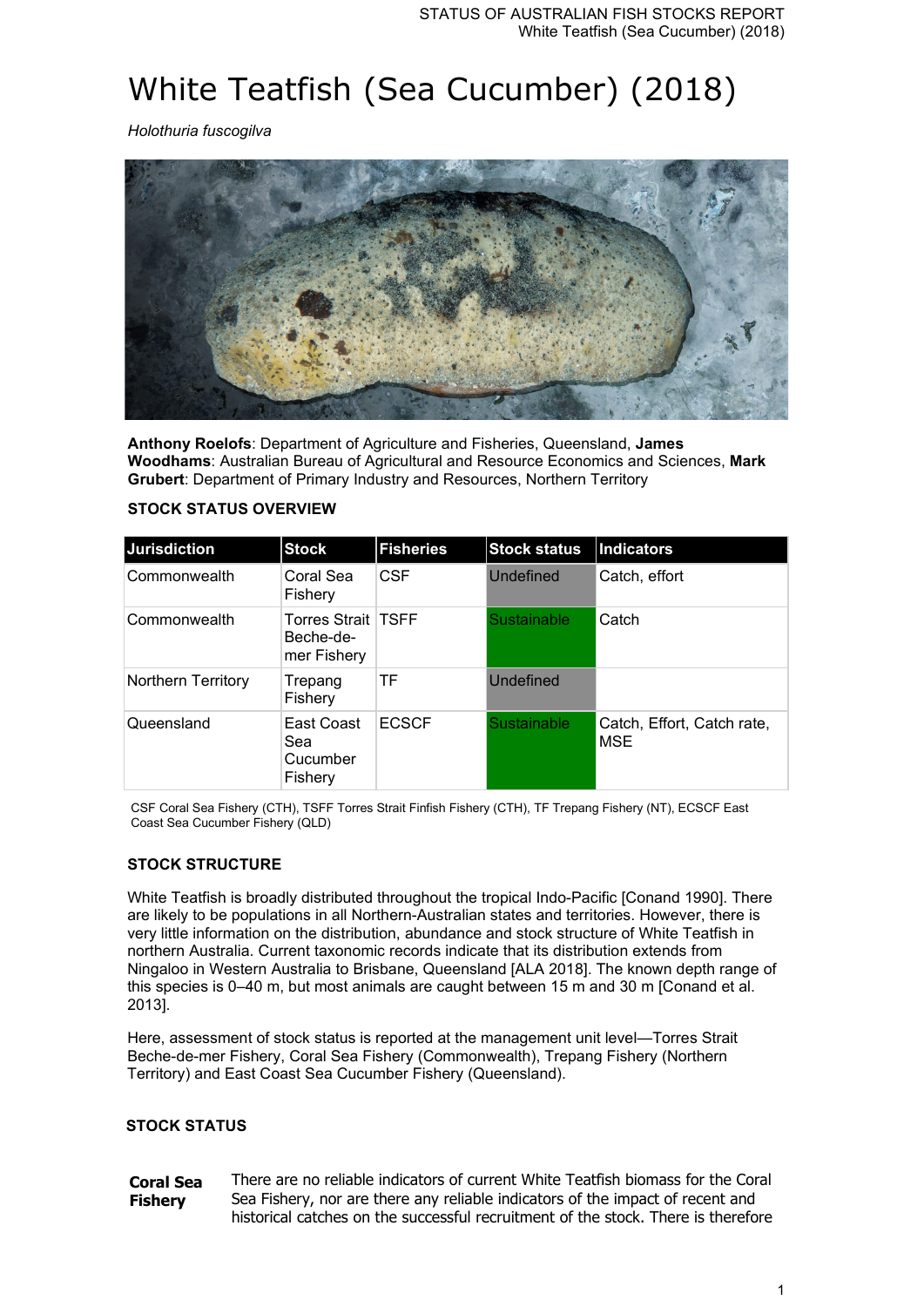insufficient information available to confidently classify the status of this stock.

On the basis of the evidence provided above, the Coral Sea Fishery (Commonwealth) management unit is classified as an **undefined stock**.

**East Coast**  White Teatfish in Queensland is currently only harvested commercially. Nominal **Sea Cucumber Fishery** catch rates for White Teatfish have stabilised after a minor peak in 2010–11 and are now close to the average catch rate over the past 10 years [QDAF 2018]. Decreases in reported harvest over the past 15 years (from 131 t in 2003–04 to 49 t in 2016–17) are due to reductions in the quota for White Teatfish and do not reflect biomass declines. These voluntary reductions allowed the fishery participants to increase the take of other species within the constraints of the overall total allowable catch limit for the fishery. The above evidence indicates the biomass of this management unit is unlikely to be depleted and that recruitment is unlikely to be impaired. White Teatfish are managed in Queensland under a rotational zoning scheme (RZS). Management strategy evaluation (MSE) of the RZS determined that the risk of the fishery depleting White Teatfish biomass to below 40 per cent of unfished biomass was very low under Queensland Sea Cucumber (East Coast) Fishery management arrangements [Skewes et al. 2014]. Spatial closures in the Great Barrier Reef Marine Park protect an estimated 30 per cent of the White Teatfish spawning biomass and commercial catch quotas are in place to restrict catches to sustainable levels. The above evidence indicates the current level of fishing pressure is unlikely to cause the stock to become recruitment impaired. On the basis of the evidence provided above, the East Coast Sea Cucumber Fishery (Queensland) management unit is classified as a **sustainable stock**. **Torres Strait Beche-demer Fishery** 2005 [ABARES 2018]. Recent catches of the stock have been below the TAC for The Torres Strait White Teatfish stock was last surveyed in 2009 [Skewes et al. 2010]. The results of this survey indicated that White Teatfish density was relatively stable, or had possibly increased between surveys in 1995, 2002 and all years except one, with the average catch over that period being substantially below the TAC. The above evidence indicates that the biomass of this stock is unlikely to be depleted, that recruitment is unlikely to be impaired, and that the current level of fishing mortality is unlikely to cause the stock to become recruitment impaired. On the basis of the evidence provided above, the Torres Strait Beche-de-mer Fishery (Commonwealth) management unit is classified as a **sustainable stock**. **Trepang Fishery** Northern Territory Trepang Fishery licensees are permitted to harvest White Teatfish, but have not done so in the last 10 years. This is because much of the area of the fishery (from the high water mark to three nautical miles beyond the territorial sea baseline) is shallower than the apparent depth preference for this species (15-30 m), as well as lack of suitable reef habitat at this depth within the declared fishery. All six Northern Territory Trepang Fishery licenses are owned by a single entity, with only a subset of licenses being active in any given year. This being the case, catch data for the fishery are confidential. White Teatfish have been caught in the Northern Territory outside of the Trepang Fishery under a single special research permit, but the resultant catch information is also confidential. Exploratory fishing undertaken through this

> There are no accounts, formal or otherwise, of the harvest of White Teatfish by charter boat clients, Indigenous fishers or recreational fishers in the Northern Territory. The small, sporadic and exploratory commercial harvest of White

permit was subject to stringent harvest and reporting conditions.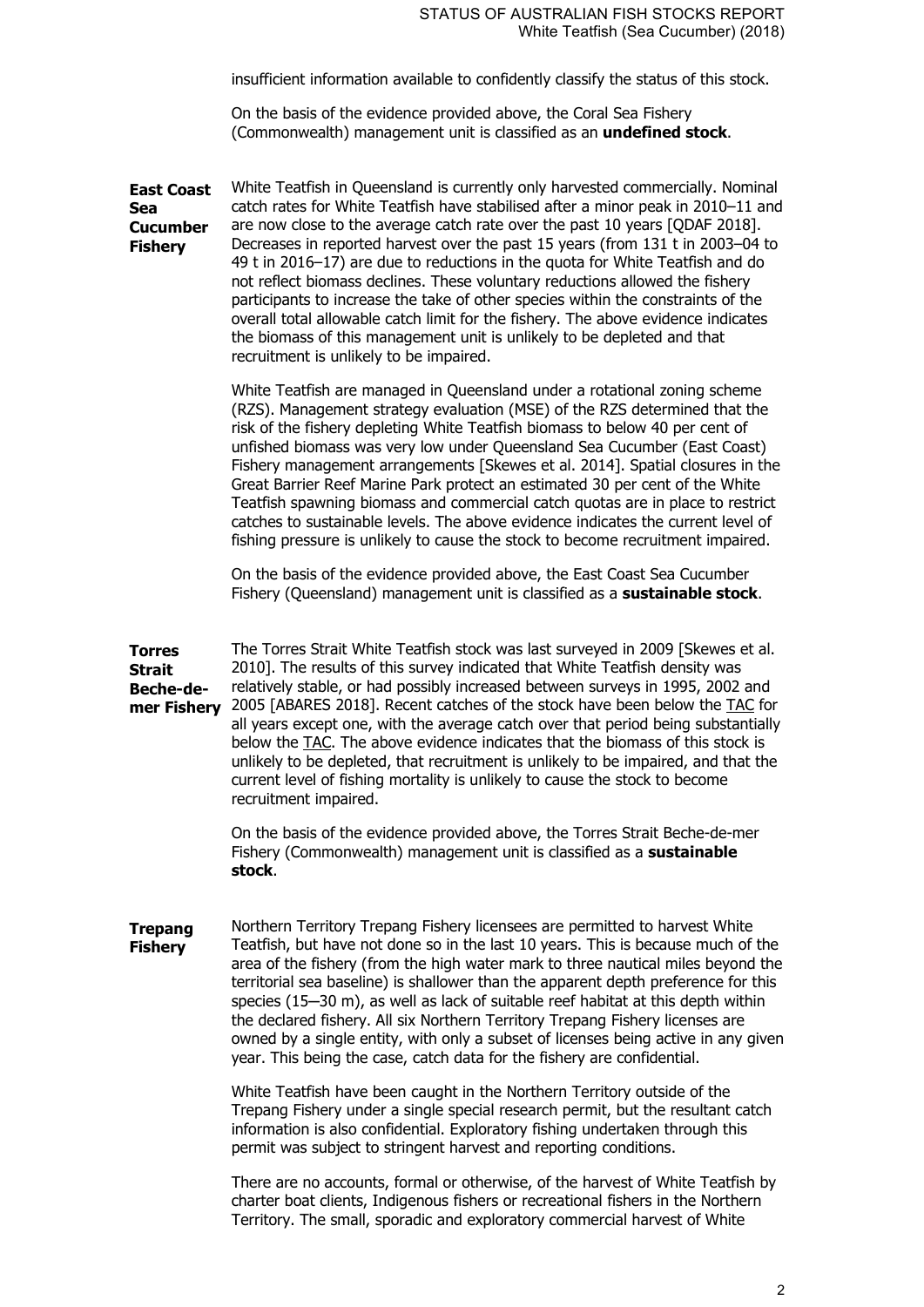Teatfish in this jurisdiction means that there is insufficient information available to confidently classify the status of this stock.

On the basis of the evidence provided above, the Trepang Fishery (Northern Territory) management unit is classified as an **undefined stock**.

# **BIOLOGY**

**White Teatfish (Sea Cucumber) biology** [Purcell et al. 2012]

| Species                           | Longevity / Maximum Size   Maturity (50 per cent) |                     |
|-----------------------------------|---------------------------------------------------|---------------------|
| ∣White Teatfish (Sea<br>Cucumber) | $^{\shortmid}$ 12+ years, 570 mm TL               | ∣320 mm TL, 4 years |

# **DISTRIBUTION**



Distribution of reported commercial catch of White Teatfish

# **TABLES**

| <b>Commercial</b><br><b>Catch Methods</b> | <b>Commonwealth Northern</b> | <b>Territory</b> | Queensland |
|-------------------------------------------|------------------------------|------------------|------------|
| <b>Diving</b>                             |                              |                  |            |
| <b>Hand collection</b>                    |                              |                  |            |
| <b>Fishing methods</b>                    |                              |                  |            |
|                                           | <b>Commonwealth Northern</b> | <b>Territory</b> | Queensland |
| <b>Charter</b>                            |                              |                  |            |
| <b>Diving</b>                             |                              |                  |            |
| <b>Commercial</b>                         |                              |                  |            |
| <b>Diving</b>                             |                              |                  | ✓          |
| <b>Indigenous</b>                         |                              |                  |            |
| <b>Diving</b>                             |                              |                  |            |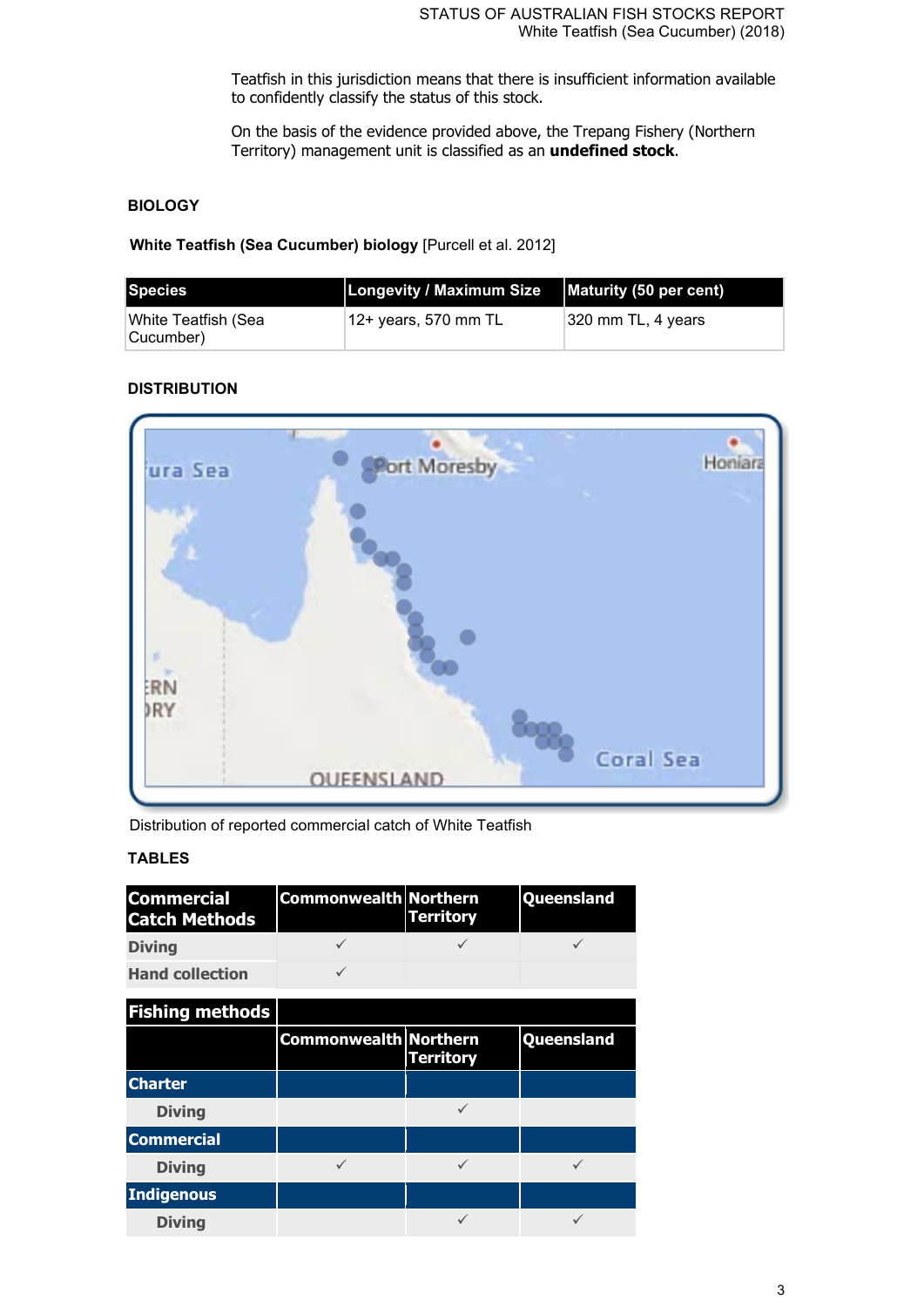| Recreational                        |                              |                       |              |
|-------------------------------------|------------------------------|-----------------------|--------------|
| <b>Diving</b>                       |                              | $\checkmark$          | $\checkmark$ |
| <b>Management</b><br><b>Methods</b> |                              |                       |              |
|                                     | <b>Commonwealth Northern</b> | <b>Territory</b>      | Queensland   |
| <b>Charter</b>                      |                              |                       |              |
| <b>Possession</b><br>limit          |                              |                       | $\checkmark$ |
| <b>Spatial</b><br>closures          |                              | $\checkmark$          | $\checkmark$ |
| <b>Commercial</b>                   |                              |                       |              |
| <b>Effort limits</b>                |                              | $\checkmark$          | $\checkmark$ |
| <b>Limited entry</b>                | ✓                            | ✓                     | $\checkmark$ |
| Quota                               | ✓                            |                       | $\checkmark$ |
| <b>Size limit</b>                   | ✓                            | $\checkmark$          | $\checkmark$ |
| <b>Spatial</b><br>closures          | $\checkmark$                 | $\checkmark$          | $\checkmark$ |
| <b>Vessel</b><br>restrictions       |                              | $\checkmark$          | $\checkmark$ |
| <b>Indigenous</b>                   |                              |                       |              |
| <b>Possession</b><br>limit          | $\checkmark$                 |                       |              |
| <b>Recreational</b>                 |                              |                       |              |
| <b>Possession</b><br>limit          |                              |                       | $\checkmark$ |
| <b>Spatial</b><br>closures          |                              | $\checkmark$          | $\checkmark$ |
| <b>Active Vessels</b>               | Commonwealth Queensland      |                       |              |
|                                     | 1 Fisher in CSF,             | 4 Fisher in<br>ECSCF, |              |

**CSF** Coral Sea Fishery(CTH)

**ECSCF** East Coast Sea Cucumber Fishery(QLD)

| <b>Catch</b>        |                                         |                  |                       |
|---------------------|-----------------------------------------|------------------|-----------------------|
|                     | <b>Commonwealth Northern</b>            | <b>Territory</b> | Queensland            |
| <b>Commercial</b>   | 2.877t in CSF,<br>0.125517t in<br>TSFF, | Ot in TF,        | 49.1361t in<br>ECSCF, |
| Indigenous          | Unknown                                 | Unknown          | Unknown               |
| <b>Recreational</b> | Unknown                                 | Unknown          | Unknown               |

CSF Coral Sea Fishery (CTH), TSFF Torres Strait Finfish Fishery (CTH), TF Trepang Fishery (NT), ECSCF East Coast Sea Cucumber Fishery (QLD),

**Northern Territory – Indigenous (Management methods)** The *Fisheries Act 1988* (NT),